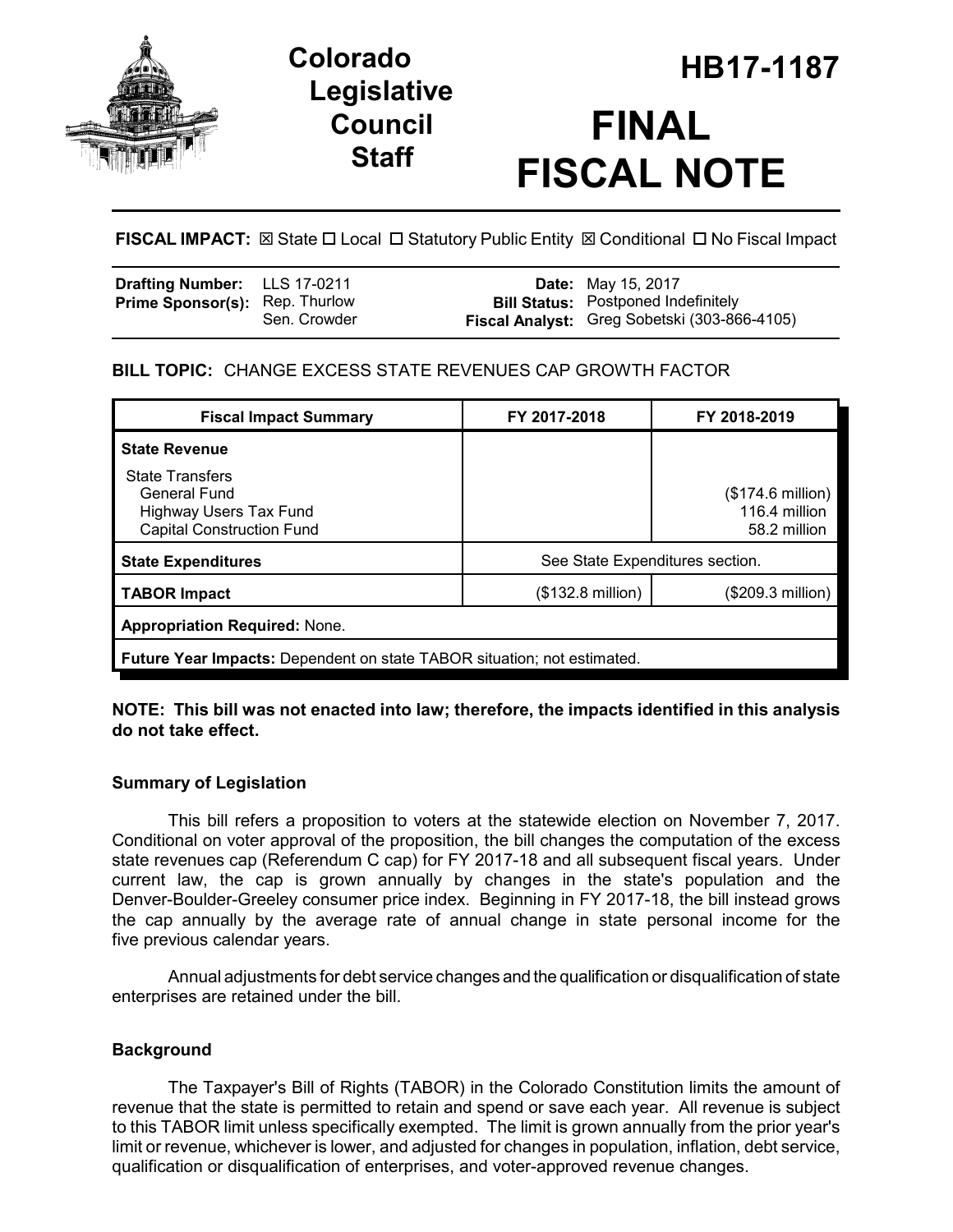May 15, 2017

In 2005, voters adopted Referendum C, a permanent voter-approved revenue change. For FY 2010-11 and all subsequent fiscal years, Referendum C sets the TABOR limit equal to the amount of revenue that the state collected from TABOR sources in FY 2007-08, adjusted annually for inflation, population, debt service, enterprise status, and voter-approved revenue changes. Because Referendum C is itself a voter-approved revenue change, the Referendum C cap is the TABOR limit for FY 2010-11 and subsequent fiscal years. The cap is grown annually from the prior year's cap irrespective of revenue.

Table 1 presents actual and projected values of the Referendum C cap between FY 2010-11 and FY 2018-19 under the December 2016 Legislative Council Staff (LCS) Economic and Revenue Forecast. The cap is grown annually by the sum of the percentage change in Colorado population and Denver-Boulder-Greeley inflation, with additional adjustments applied for the qualification and disqualification of enterprises. Table 1 also compares this growth rate to the personal income growth rate proposed in HB17-1187.

| Table 1. Referendum C Cap and Growth Rates, FY 2010-11 to FY 2018-19 |        |        |        |        |        |        |        |        |        |
|----------------------------------------------------------------------|--------|--------|--------|--------|--------|--------|--------|--------|--------|
| <b>Fiscal Year</b>                                                   | 2011   | 2012   | 2013   | 2014   | 2015   | 2016   | 2017*  | 2018*  | 2019*  |
| Change in Inflation<br>and Population                                | 1.2%   | 2.0%   | 5.4%   | 3.3%   | 4.3%   | 4.4%   | 3.1%   | 4.6%   | 4.7%   |
| Referendum C Cap -<br>current law (billions)                         | \$10.7 | \$10.9 | \$11.5 | \$11.9 | \$12.4 | \$12.9 | \$13.3 | \$13.9 | \$14.6 |
| Change in Personal<br>Income (Average of<br>Previous 5 Years)        | 3.9%   | 2.8%   | 3.1%   | 3.1%   | 3.5%   | 6.1%   | 6.6%   | 5.6%   | 5.2%   |
| Referendum C Cap -<br>HB17-1187 (billions)                           |        |        | -      |        |        |        |        | \$14.0 | \$14.8 |

*Sources: U.S. Census Bureau (population); Bureau of Labor Statistics (inflation); Bureau of Economic Analysis (personal income); and December 2016 Legislative Council Staff forecast. \*Forecast.*

#### **TABOR Impact**

Conditional on approval of the ballot measure, the bill is expected to decrease the state's TABOR refund obligation by **\$132.8 million in FY 2017-18** and **\$209.3 million in FY 2018-19**. Impacts for fiscal years beyond FY 2018-19 are not estimated.

The bill is expected to raise the Referendum C cap more quickly for FY 2017-18 and FY 2018-19 than would otherwise occur under current law because a five-year moving average of personal income is forecast to grow more quickly for these two years than population and inflation combined. Table 2 presents the state's TABOR refund obligation under current law and HB17-1187, as well as the refund mechanisms expected to be used in both cases. Current law estimates are based on the December 2016 LCS forecast. Under the bill, the TABOR refund obligation is not expected to be sufficient to trigger a temporary income tax rate reduction from 4.63 percent to 4.50 percent in tax years 2018 and 2019 as expected under current law. Instead, the TABOR surpluses expected for both years would be refunded using the six-tier sales tax refund mechanism.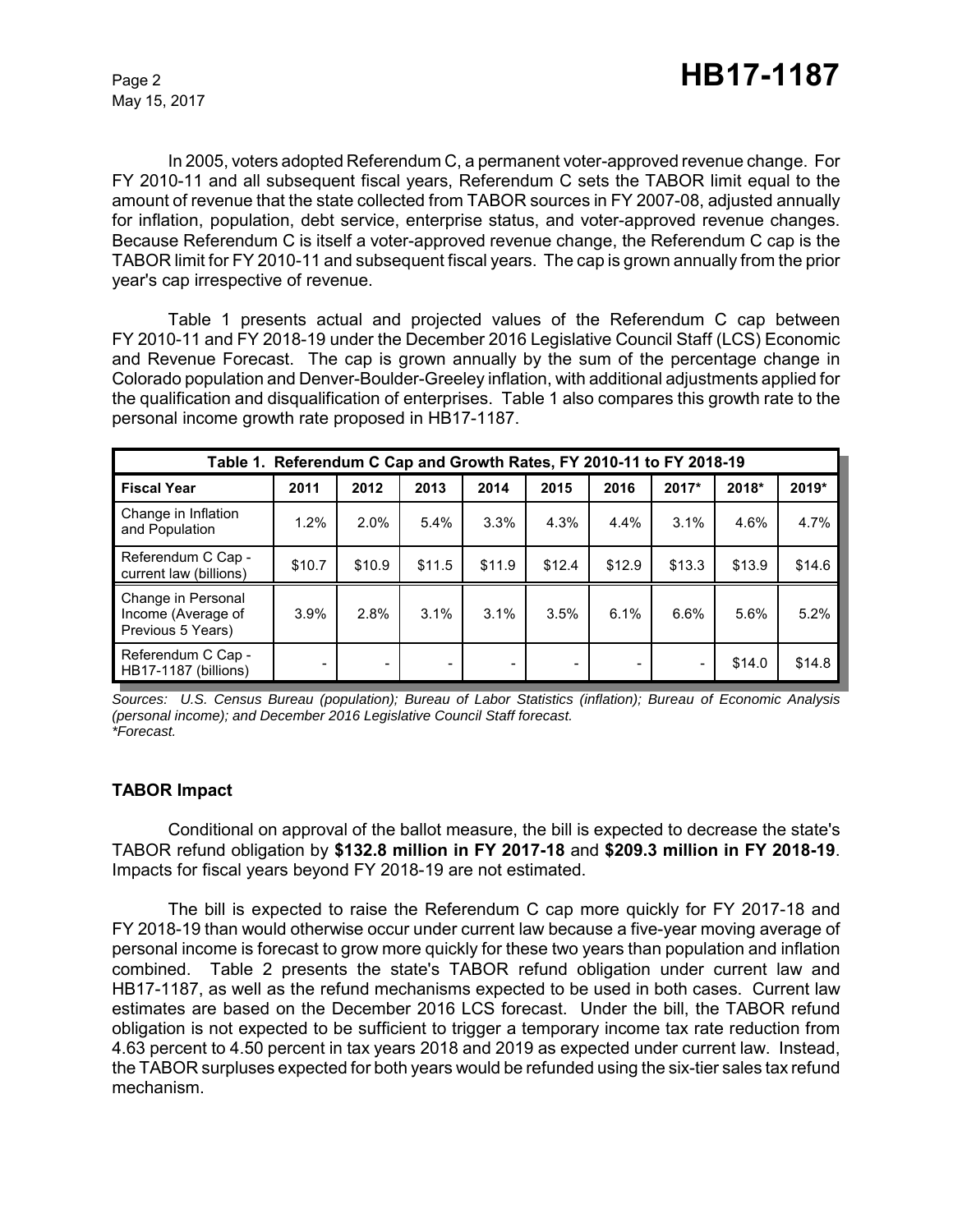May 15, 2017

| Table 2. Impact of HB17-1187 on TABOR Refund Mechanisms                                                                  |                                                                        |                                                                 |  |  |  |
|--------------------------------------------------------------------------------------------------------------------------|------------------------------------------------------------------------|-----------------------------------------------------------------|--|--|--|
|                                                                                                                          | <b>FY 2017-18 Surplus</b><br><b>FY 2018-19 Refund</b><br>Tax Year 2018 | FY 2018-19 Surplus<br><b>FY 2019-20 Refund</b><br>Tax Year 2019 |  |  |  |
| <b>Current Law</b><br><b>TABOR Refund Obligation</b><br>Income Tax Rate Reduction<br>Sales Tax Refund                    | \$279.4 million<br>229.0 million<br>50.4 million                       | \$287.2 million<br>242.7 million<br>44.5 million                |  |  |  |
| <b>House Bill 17-1187</b><br><b>TABOR Refund Obligation</b><br>Income Tax Rate Reduction<br>Sales Tax Refund             | \$146.6 million<br>146.6 million                                       | \$77.9 million<br>77.9 million                                  |  |  |  |
| <b>Change from Current Law</b><br><b>TABOR Refund Obligation</b><br><b>Income Tax Rate Reduction</b><br>Sales Tax Refund | (\$132.8 million)<br>(229.0 million)<br>96.2 million                   | (\$209.3 million)<br>$(242.7$ million)<br>33.4 million          |  |  |  |

#### **State Revenue**

The bill is not expected to affect state revenue. However, because the bill is expected to reduce TABOR refund obligations for FY 2017-18 and FY 2018-19, it affects current law state transfers as described below.

**State transfers.** Conditional on approval of the ballot measure, the bill is expected to increase General Fund transfers to the Highway Users Tax Fund (HUTF) and the Capital Construction Fund (CCF) by \$116.4 million and \$58.2 million, respectively, for FY 2018-19.

Under current law (Senate Bill 09-228), a portion of the General Fund is obligated for transfers to the HUTF and the CCF through FY 2019-20. The amounts of these transfers depend on the state's TABOR refund obligation. Beginning in FY 2017-18, transfers to the HUTF and the CCF equal 2.0 percent and 1.0 percent of General Fund revenue, respectively, for years when the TABOR refund obligation is less than 1.0 percent of General Fund revenue. If the TABOR refund obligation is greater than 1.0 percent of General Fund revenue, transfers are cut in half; if it is greater than 3.0 percent, transfers are not made.

Under current law, halved transfers are expected for both FY 2017-18 and FY 2018-19 because the TABOR refund obligation is expected to equal 2.5 percent of General Fund revenue in both years under the December 2016 LCS forecast. The bill is expected to increase the TABOR limit, reducing the refund obligation to 1.3 percent of General Fund revenue in FY 2017-18 and 0.7 percent of General Fund revenue in FY 2018-19. Because the refund obligation is expected to be reduced below the 1.0 percent threshold, full transfers are expected in FY 2018-19, doubling the reduced transfers expected under current law. Information on transfers under current law and HB17-1187 is summarized in Table 3.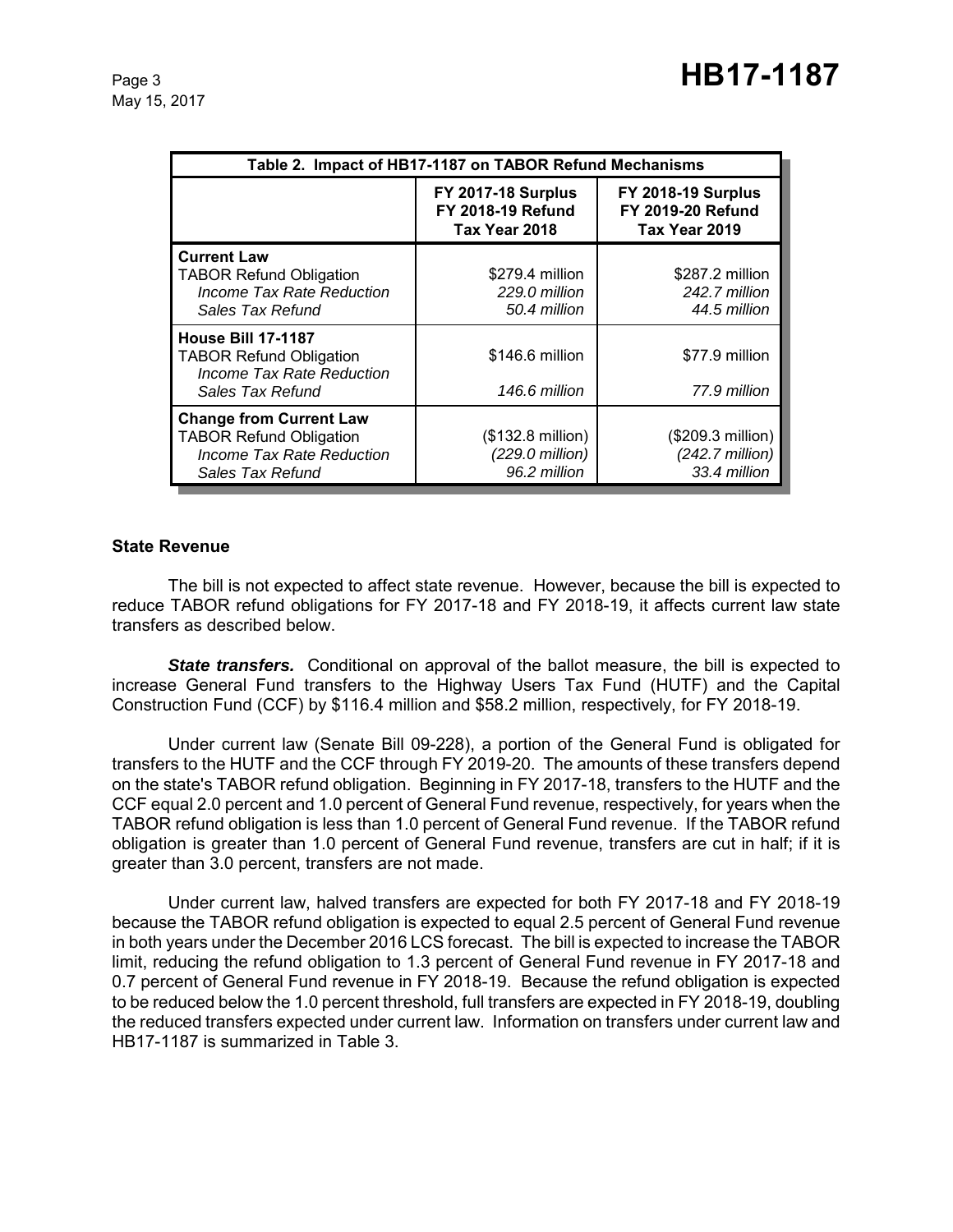| Table 3. SB09-228 Transfers under Current Law and HB17-1187                                                                                               |                                                             |                                                     |  |  |
|-----------------------------------------------------------------------------------------------------------------------------------------------------------|-------------------------------------------------------------|-----------------------------------------------------|--|--|
|                                                                                                                                                           | FY 2017-18                                                  | FY 2018-19                                          |  |  |
| <b>Current Law</b><br><b>TABOR Refund as Percentage of GF Revenue</b><br><b>Disposition of Transfers</b>                                                  | 2.5 percent<br><b>HALF</b>                                  | 2.5 percent<br><b>HALF</b>                          |  |  |
| <b>Transfers from General Fund</b><br>Transfers to Highway Users Tax Fund<br><b>Transfers to Capital Construction Fund</b>                                | $($165.1 \text{ million})$<br>110.1 million<br>55.0 million | (\$174.6 million)<br>116.4 million<br>58.2 million  |  |  |
| <b>House Bill 17-1187</b><br><b>TABOR Refund as Percentage of GF Revenue</b><br><b>Disposition of Transfers</b>                                           | 1.3 percent<br><b>HALF</b>                                  | 0.7 percent<br><b>FULL</b>                          |  |  |
| <b>Transfers from General Fund</b><br>Transfers to Highway Users Tax Fund<br>Transfers to Capital Construction Fund                                       | (\$165.1 million)<br>110.1 million<br>55.0 million          | (\$349.3 million)<br>232.8 million<br>116.4 million |  |  |
| <b>Difference from Current Law</b><br><b>Transfers from General Fund</b><br>Transfers to Highway Users Tax Fund<br>Transfers to Capital Construction Fund | \$0                                                         | (\$174.6 million)<br>116.4 million<br>58.2 million  |  |  |

#### **State Expenditures**

*TABOR refunds.* Through FY 2018-19, the bill is not expected to change the frequency of TABOR refunds. However, changing the computation of the Referendum C cap is likely to eliminate a refund or create a new refund at some point in the future. The Department of Revenue handles additional caseload for taxpayer services during years when refunds are issued; thus, the bill has an indeterminate effect on department workload for refunds at some future date.

*Election expenditure impact (existing appropriations).* This bill includes a referred measure that will appear before voters at the November 2017 general election. Although no additional appropriation is required in this bill, certain election costs are incurred by the state when ballot measures are referred to voters. These costs, paid using existing appropriations, are in two areas. First, current law requires the state to reimburse counties for costs incurred conducting a ballot measure election, paid from the Department of State Cash Fund. Second, the text and title of the measure must be published in one legal newspaper per county and an analysis of the measure must be included in the Ballot Information Booklet (Blue Book) mailed to all registered voter households, paid from the Ballot Analysis Revolving Fund. Table 4 estimates the costs for a single ballot measure in 2017. These costs will increase by approximately \$100,000 per measure beyond this base amount for any additional referred or initiated measures placed on the ballot.

| Table 4. Projected Costs of a Single Statewide Ballot Measure Election in 2017 |             |  |  |
|--------------------------------------------------------------------------------|-------------|--|--|
| <b>Cost Component</b>                                                          | Amount      |  |  |
| County Reimbursement for Statewide Ballot Measures                             | \$2,700,000 |  |  |
| Ballot Information Booklet (Blue Book) & Newspaper Publication                 | \$700,000   |  |  |
| <b>TOTAL</b>                                                                   | \$3,400,000 |  |  |